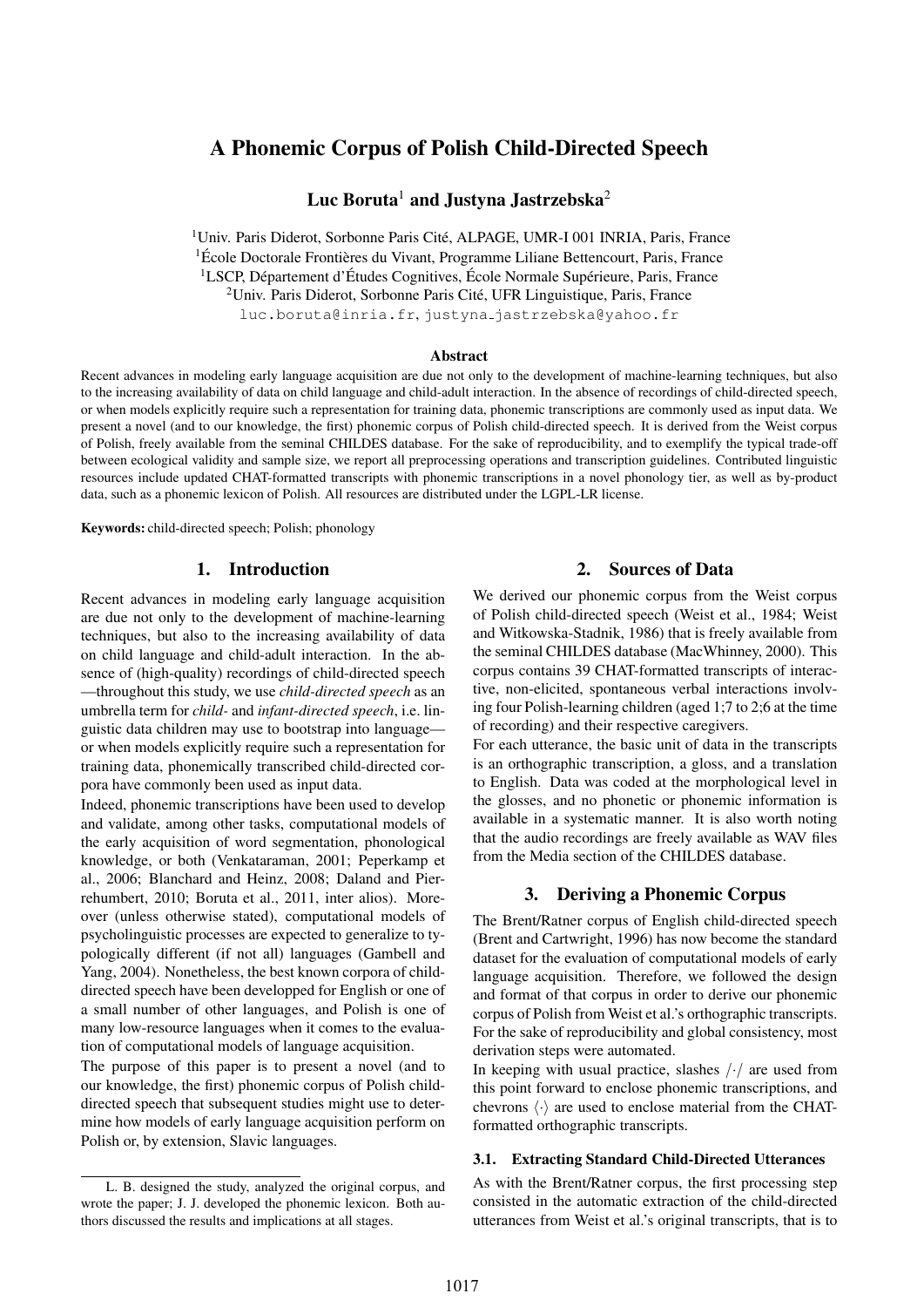|            | Bilabial | Labiodental | Postdental  | Alveolar       | Alveopalatal        | Palatal | Velar       |
|------------|----------|-------------|-------------|----------------|---------------------|---------|-------------|
| Nasal      | m        |             | $\mathbf n$ |                | $\mathfrak n$       |         | ŋ           |
|            | m        |             | n           |                | N                   |         | G           |
| Plosive    | p b      |             | t d         |                |                     | $c_{J}$ | k g         |
|            | p b      |             | t d         |                |                     | c J     | k g         |
| Fricative  |          | f v         | SZ          | $\int 3$       | CZ                  |         | $\mathbf X$ |
|            |          | f v         | S Z         | S Z            | 6<br>$\overline{4}$ |         | X           |
| Affricate  |          |             | ts dz       | tf<br>dz       | $\mathfrak{r}$ d    |         |             |
|            |          |             | T D         | 1 <sub>2</sub> | 7 5                 |         |             |
| Lateral    |          |             | 1           |                |                     |         |             |
|            |          |             | 1           |                |                     |         |             |
| Flap/Trill |          |             |             | $\bf r$        |                     |         |             |
|            |          |             |             | $\Upsilon$     |                     |         |             |
| Glide      |          |             |             |                |                     |         | W           |
|            |          |             |             |                |                     | ÷       | W           |

Table 1: Consonants and glides of the phonemic inventory of Polish (IPA in serif, ASCII in monospaced typeface). Where symbols appear in pairs, the one to the right represents a voiced consonant.

say all utterances except the ones uttered by the so-called target child. Data for each of the four children were concatenated into a single meta-corpus.

Out of the raw 17,553 extracted utterances, only 15,364 (88%) complete and well-formed utterances were further selected to build the phonemic corpus. In order to control the trade-off between ecological validity and sample size, the following selection criteria were applied.

#### 3.1.1. Exclusion Criteria

First, utterances containing actions without speech, unidentifiable, guessed or untranscribed material (annotated with the  $\langle 0 \rangle$ ,  $\langle$ xxx $\rangle$ ,  $\langle$ [?]), and  $\langle$ www $\rangle$  CHAT markers, respectively) were automatically discarded from the corpus as, undeniably, no proper phonemic transcription may be recovered from those utterances. Following the same argument, incomplete utterances, or utterances containing phonological fragments (annotated with the  $\langle \⟩$  marker) or incomplete words were also discarded.

Finally, utterances containing non-standard words such as babbling, onomatopoeia, interjections, word plays, neologisms, child-invented, second-language or family-specific forms (transcribed with the  $\langle @b \rangle$ ,  $\langle @o \rangle$ ,  $\langle @i \rangle$ ,  $\langle @wp \rangle$ ,  $\langle \omega_n \rangle$ ,  $\langle \omega_c \rangle$ ,  $\langle \omega_s \rangle$ , and  $\langle \omega_f \rangle$  markers, respectively) were discarded as their transcription and/or their frequency of occurrence might prove problematic.

#### 3.1.2. Deletion Criteria

Conversely, as they do not affect the integrity of the utterances, other CHAT-formatted annotations such as paralinguistic material, pause symbols, punctuation marks, utterance terminators and utterance linkers were merely deleted from the orthographic transcriptions.

An example of this is the trailing-off terminator  $\langle +...\rangle$  which marks the end of an incomplete (but not interrupted) utterance. By deleting this marker in, for example,  $\langle$  jeszcze nie  $+...\rangle$  (*not yet*), the utterance would then be mapped to the phonemic transcription /jefte  $pe/$ .

It is also worth mentioning that, when annotated as single phrases in the original transcripts with the repetition marker

 $\langle [x \ n]\rangle$ , phrasal repetitions were not expanded; for example, the utterance  $\langle$  dzień dobry, dzień dobry, dzień dobry $\rangle$ (*good morning, good morning, good morning*) would only be phonemically transcribed as  $/\text{d}$ ien dobri $/$  if coded as  $\langle$ dzień dobry [x 3] $\rangle$ . Hence, studying repetitions or disfluencies, or computing corpus statistics (such as the ubiquitous mean length of utterance measure, a.k.a. MLU) from this derived representation of the data might result in observations far different from those obtained using CHATspecific software such as CLAN (MacWhinney, 2000).

Deleting punctuation marks was done to create a strippeddown representation of the data, identical to the one used in the Brent/Ratner corpus: one utterance per line, containing only space-separated, phonemically-transcribed words with a one-to-one mapping between the phonemes and the symbols used to represent them.

#### 3.2. Extracting the Lexicon

Once the proper subset of complete, well-formed utterances was selected, the following step consisted in the automatic extraction the attested lexicon from the candidate corpus, i.e. the set of all occurring orthographic words. As in the Brent/Ratner corpus of English, word transcriptions were designed so that each orthographic word form is matched with a single phonemic transcription.

As grapheme-to-phoneme relations in Polish are regular (though complex), phonemic transcriptions could have been obtained automatically (Steffen-Batogowa, 1975; Jassem, 2003). However, because of the relatively small size of the lexicon in the corpus at hand (5,712 types), we sacrificed some reproducibility for the sake of quality, and transcribed the lexicon manually.

#### 3.3. Transcription Scheme

As for the definition of the phonemic inventory, we used Jassem's authoritative description of Polish phonemes (Jassem, 2003). The resulting phonemic inventory of Polish is presented in Table 1 for consonants and glides, and in Figure 1 for vowels.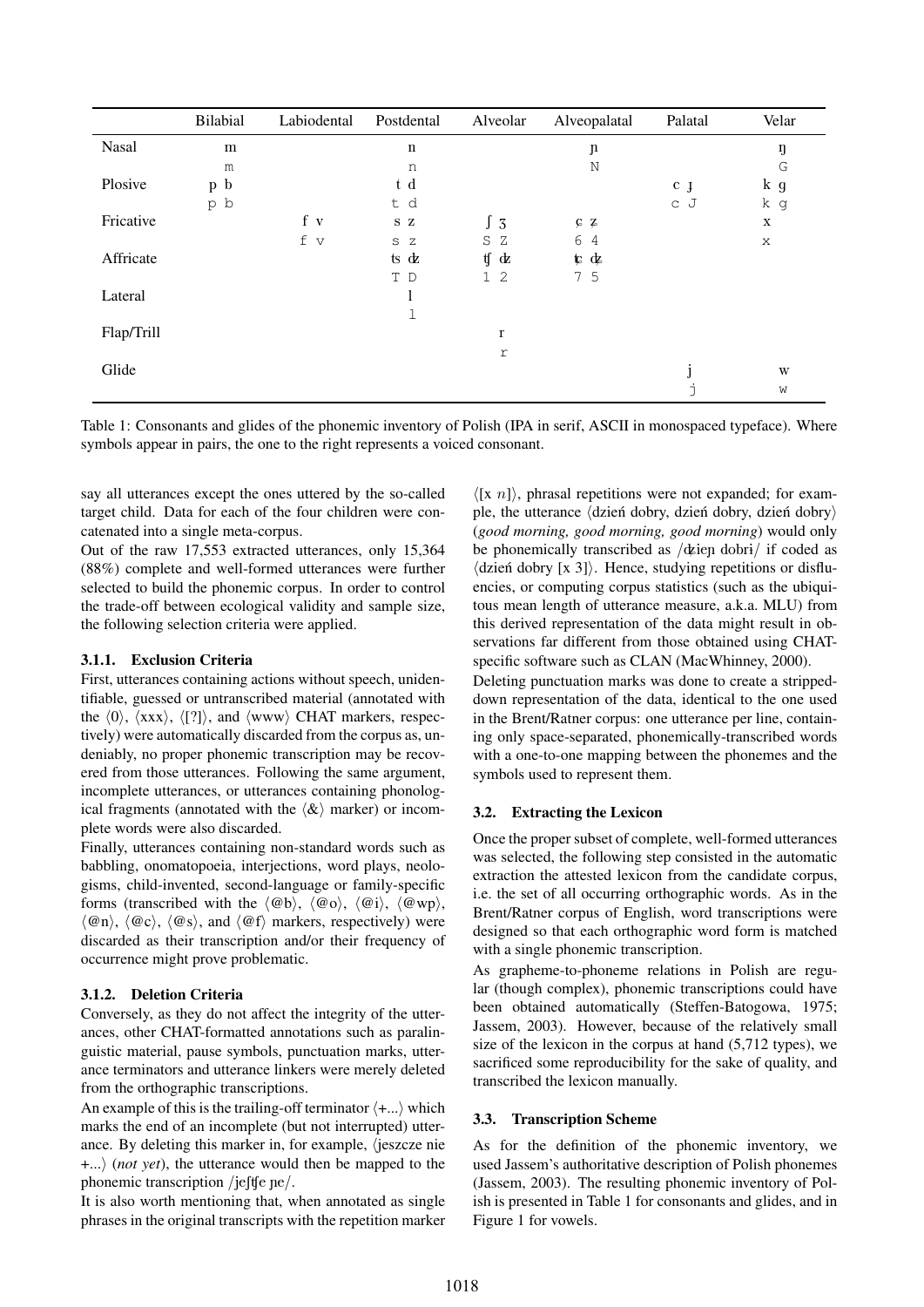

Figure 1: Vowels of the phonemic inventory of Polish (IPA in serif, ASCII in monospaced typeface).

Because the implementation of many computational models of early language acquisition —legacy, such as Venkataraman's NGS-u (Venkataraman, 2001), or not, such as Goldwater et al.'s DP (Goldwater et al., 2009)— do not accomodate Unicode characters denoting the symbols of the international phonetic alphabet (henceforth IPA), each phoneme was mapped to an ASCII character in the released resources.

### 4. Derived Corpus

Finally, the whole phonemic corpus was automatically reconstructed replacing, in each extracted child-directed utterance, every orthographic word form by its phonemic transcription. The final derived phonemic corpus of Polish child-directed speech contains 15,364 utterance tokens (representing 11,194 types), 54,662 words (5,712 types) and 225,324 phonemes (37 types). Moreover, it is worth noting that this corpus of Polish is approximately twice the size of the Brent/Ratner corpus of English: it contains 1.6 times more utterances (in terms of tokens), 1.6 times more words, and 2.4 times more phonemes. Phoneme frequencies observed in the corpus are reported in Table 2.

Aside from the stripped-down format used in the Brent/Ratner corpus, and because subsequent studies might require to enforce ecological validity, e.g. by extracting utterances addressed to a single child, the resulting phonemic transcriptions of the Weist corpus were also included as a novel phonology tier (denoted %pho) in updated CHATformatted transcripts. An excerpt of such a transcript is presented in Figure 2.

#### 5. On the Usefulness of such Corpora

To further emphasize the need for computational models of early language acquisition to be evaluated using typologically different languages, we compare the performance of a well-known unsupervised model of the acquisition of word segmentation (Venkataraman, 2001) on three phonemic corpora (derived) from the CHILDES database: the aforementioned Brent/Ratner corpus of English, the Johnson/Demuth corpus of Sesotho (Johnson, 2008), and our novel corpus of Polish.

Providing a thorough analysis of the discrepancies between this model's performance on English, Sesotho and Polish is beyond the scope of this paper. Yet, a standard quantitative evaluation gives enough weight to the argument at hand. As Venkataraman's model is incremental, its output is conditional on the order in which input utterances are processed; we thus report average segmentation F-scores

| Phoneme                               | Frequency    |  |  |
|---------------------------------------|--------------|--|--|
| a<br>a                                | 23586        |  |  |
| e<br>e                                | 23021        |  |  |
| $\mathbf{o}$<br>$\circ$               | 21632        |  |  |
| t<br>t                                | 14422        |  |  |
| $\mathbf{i}$<br>i                     | 13746        |  |  |
| k<br>k                                | 10062        |  |  |
| j<br>ť                                | 8596         |  |  |
| W<br>W                                | 8197         |  |  |
| u<br>u                                | 7420         |  |  |
| $\mathbf{m}$<br>m                     | 7072         |  |  |
| i<br>y                                | 6485         |  |  |
| V<br>V                                | 5966         |  |  |
| $\mathbf n$<br>n                      | 5934         |  |  |
| p<br>p                                | 5743         |  |  |
| $\mathbf{r}$<br>r                     | 5614         |  |  |
| b<br>b                                | 5114         |  |  |
| S<br>S                                | 5019         |  |  |
| ſ<br>S                                | 4859         |  |  |
| 6<br>Ç                                | 4577         |  |  |
| N<br>$\mathbf{p}$                     | 4215         |  |  |
| $\mathbf d$<br>d                      | 3994         |  |  |
| t <sub>S</sub><br>T                   | 3728         |  |  |
| 1<br>$\mathbf 1$                      | 3171         |  |  |
| Z<br>$\overline{z}$                   | 3112         |  |  |
| ţ<br>7                                | 3083         |  |  |
| ţſ<br>$\mathbf 1$                     | 2825         |  |  |
| Z<br>3                                | 2623         |  |  |
| ¢<br>5                                | 2561         |  |  |
| g<br>g                                | 2464         |  |  |
| X<br>X<br>f<br>f                      | 1824<br>1336 |  |  |
|                                       | 985          |  |  |
| G<br>ŋ<br>¢                           | 585          |  |  |
| D                                     | 391          |  |  |
| J<br>J<br>$\overline{4}$              | 326          |  |  |
| Z<br>$\ddot{\text{c}}$<br>$\mathbf C$ | 41           |  |  |
| $\overline{2}$<br>¢                   | 26           |  |  |
|                                       |              |  |  |

Table 2: Phoneme frequencies in the derived corpus (IPA in serif, ASCII in monospaced typeface).

(together with standard deviations within parentheses) observed over 100 distinct random permutations of the input corpora. The results are categorical: the F-score of the word segmentation model is 66.8% (2.9) for English, 50.4% (3.3) for Polish, and only 28.4% (7.1) for Sesotho.

As evidenced here, evaluating the performance of a computational model of early language acquisition using data from only one language offers no guarantee whatsoever as to the performance of the model on other languages, especially if typologically unrelated; hence the need for a special effort in creating appropriate linguistic resources. To our knowledge, the novel phonemic corpus of Polish childdirected speech we presented in this paper is the first resource of this kind made available for Polish and, by extension, Slavic languages.